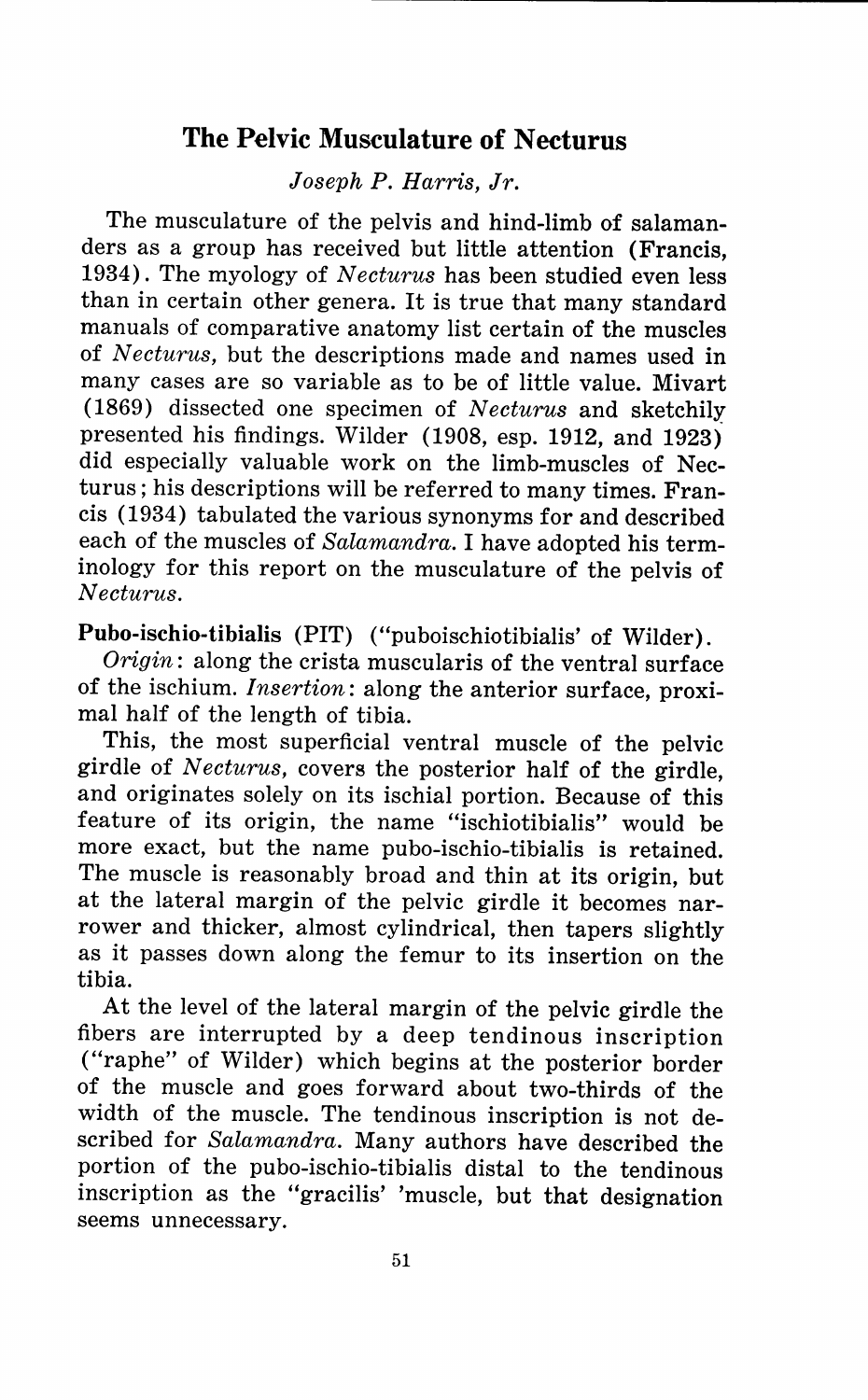Wilder (1912) says a tendon marks the antero-lateral boundary of the pubo-ischio-tibialis. This tendon he describes as being variable, sometimes appearing broad and thick, at other times thread-like, sometimes forming a union with the pubo-tibialis, etc. Francis (1934) also describes the tendon in *Salamandra.* I have been unable to find the tendon in the specimens which I have examined.

Slightly median to the tendinous inscription the puboischio-tibialis receives the caudali-pubo-ischio-tibialis mus-



cle. Wilder describes its insertion as being on the tendinous inscription, but in all my specimens the insertion was as described above.

The pubo-ischio-tibialis overlaps the posterior portion of the pubo-ischio-femoralis externus muscle.

**Pubo-ischio-femoralis externus** (PIFE' and PIFE") ("puboischiofemeralis externus" of Wilder).

This muscle arises all along the median line of the ventral surface of the pelvic girdle. The fibers converge to insertions on the proximal portions of the femur. The arrangement of the muscle is such that it outlines the shape of the pelvic girdle. The pubo-ischio-femoralis externus is readily divisible into two portions, on the basis of origins and insertions, direction of fibers, and innervation.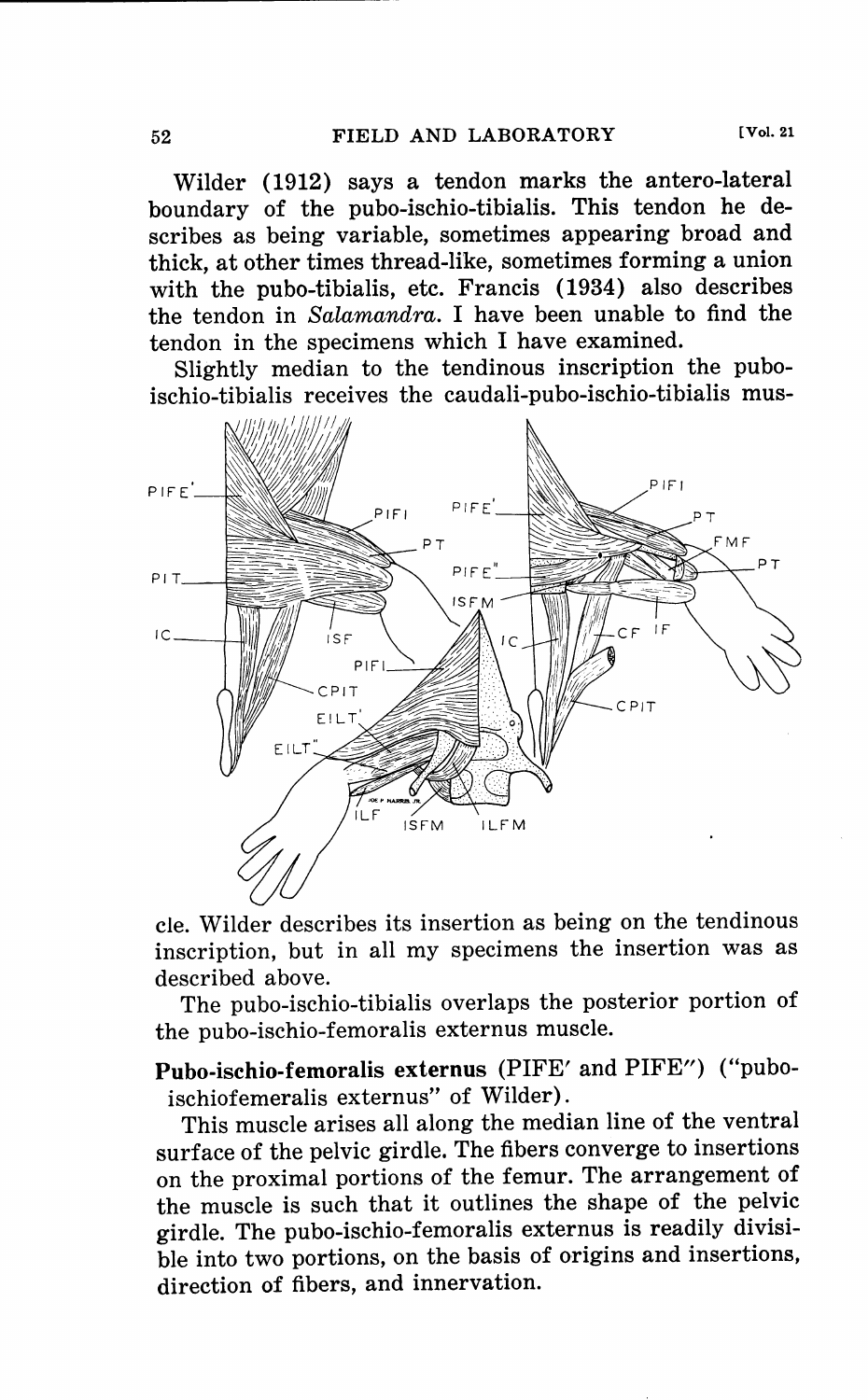ANTERIOR PORTION (PIFE') ("obturator anterior" of' Appleton)

*Origin:* along the crista muscularis of the anterior twothirds of the ventral surface of the pelvic girdle. The puboischio-tibialis muscle overlaps the back part of the "obturator anterior" along the ventral surface of the crista ventralis and the distal continuation of the ridge of the crista ventralis on the proximal half of the femur. The fibers of the muscle run caudo-laterad.

Wilder says this anterior portion of the pubo-ischio-femoralis externus muscle is "further subdivided, though not very definitely, into three branches; a) anterior superficial, b) posterior superficial, c) anterior deep. Of these portions a) is the most anterior and arises from the median line of the plate for about its anterior half, inserting into the crista ventralis of the femur and the distal elongation of this process. Portion b) is a narrow slip, arising from the median line in the ischiadic region and inserting into the crista ventralis proximal to the insertion of a), and closely associated with that of c). Portion c) is perhaps a little the largest, slightly exceeding a). It arises from the median line along its middle three-fifths, and is overlapped anteriorly by a). It inserts into the crista ventralis".

I have not been able to recognize the posterior superficial portion b) described by Wilder. Quite frequently natural divisions of the anterior portion of the pubo-ischio-femoralis externus muscle are possible at its insertion on the femur, but the body of the muscle is divisible only on the most arbitrary basis. The innervation for all the anterior portion appears to be from the obturator nerve. It seems that the divisions recognized by Wilder are unnecessary.

POSTERIOR PORTION (PIFE") ("obturator posterior" of Appleton)

*Origin:* along the crista muscularis of the posterior third (ischium) of the pelvic girdle. The fibers of this portion run cranio-laterad to their insertions on the crista ventralis of the femur. *Insertion:* on the crista ventralis of the femur, deep (dorsal) to the fibers of the obturator anterior. The pubo-ischio-tibialis completely covers the obturator posterior.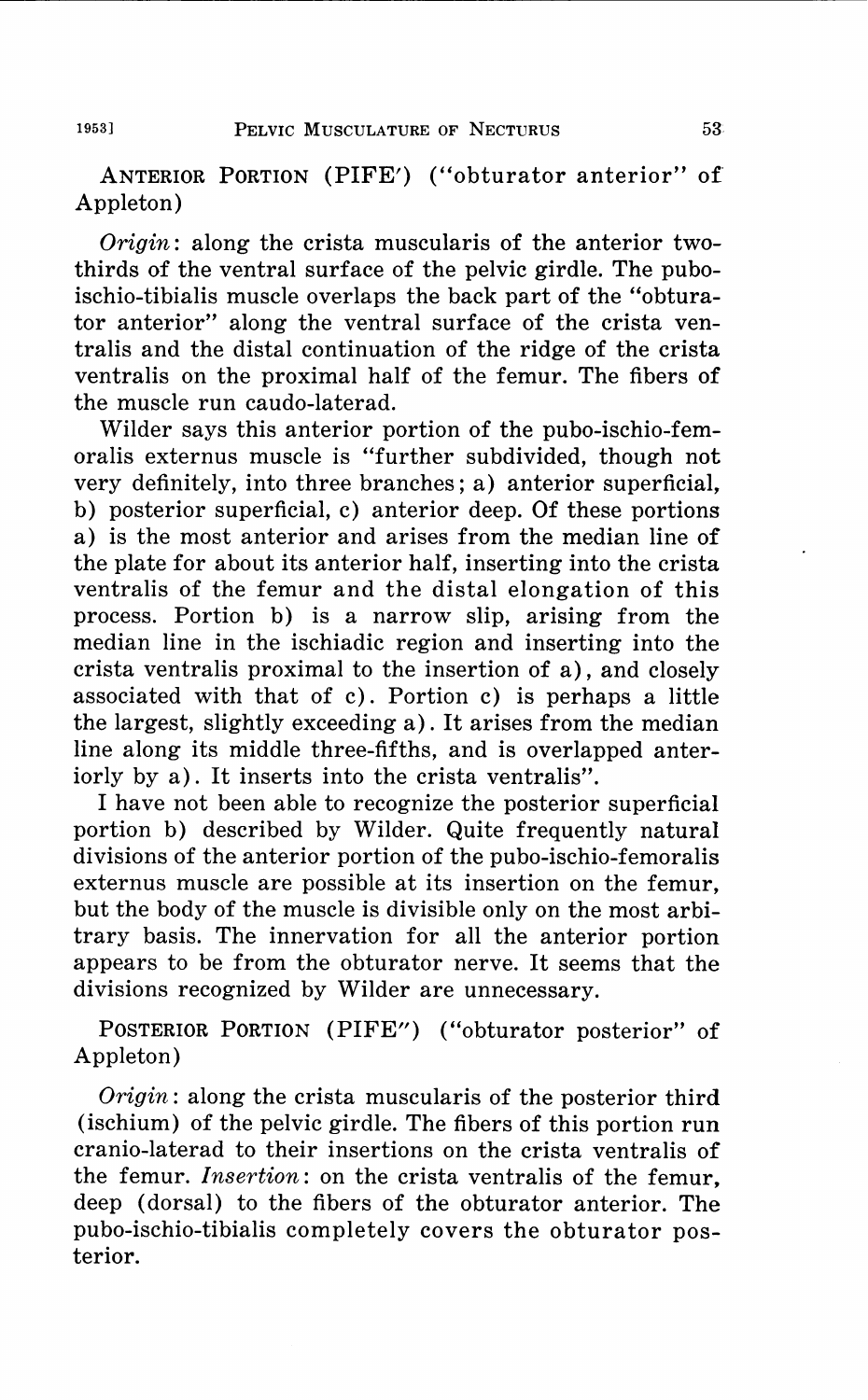**Pubo-tibialis** (PT) ("pubotibialis" of Wilder)

*Origin:* by a tendon from the lateral surface of the pelvic girdle anterior to the acetabulum (Wilder's "pre-acetabular process"). *Insertion:* on the proximal end of the tibia proximal to the insertion of the pubo-ischio-tibialis muscle. This is a slender cylindrical or oval muscle which forms the anterior-ventral border of the thigh. The tendon of its origin is frequently coupled with the tendor of insertion of the rectus abdominis muscle.

**Ischio-femoralis** (ISFM) ("ischiofemeralis" of Wilder)

*Origin:* on the concave lateral surface of the posterior part of the ischium, and on its ischial tuberosity. *Insertion:*  on the posterior face of the head of the femur on a slight projection named the crista lateralis. The muscle runs dorsal to the post-acetabular process of the pelvic girdle to reach its insertion point. It is a short stout muscle, strongly atatched to the head of the femur. It aids in anchoring the head of the femur in the acetabulum.

**Ischio-flexorius** (IF) ("posterior portion of puboischiotibialis" of Wilder).

This muscle is exposed when the pubo-ischio-tibialis and the attached caudali-ischio-pubo-tibialis muscles are removed. *Origin:* Posterior lateral margin of the ischium, on the ischial tuberosity. *Insertion:* by a tendon on the fibular side of the shank. The tendon joins the plantar aponeurosis of the flexor primordialis communis muscle. The ischio-flexorius is quite thin at its origin, and weakly joined to the ischium. As a consequence, it is easily pulled free from the ischium. Also the muscle is sharply scored by a tendinous inscription a short distance lateral to the ischium; the inscription is very nearly dorsal to the tendinous inscription of the pubo-ischio-tibialis muscle. Distal to the tendinous inscription, the ischio-flexorius becomes thicker and stronger as it goes down along the leg to its insertion on the plantar aponeurosis. Francis recognizes in *Salamandra* a similar division of the ischio-flexorius, and names the proximal portion the "pars propria", and the distal segment the "pars plantaris". The ischio-flexorius lies dorsal (deep) to the insertion of the caudali-pubo-ischio-tibialis and ventral (superficial) to the body of the caudali-femoralis muscle.

The next three ribbon-like muscles are in a pocket formed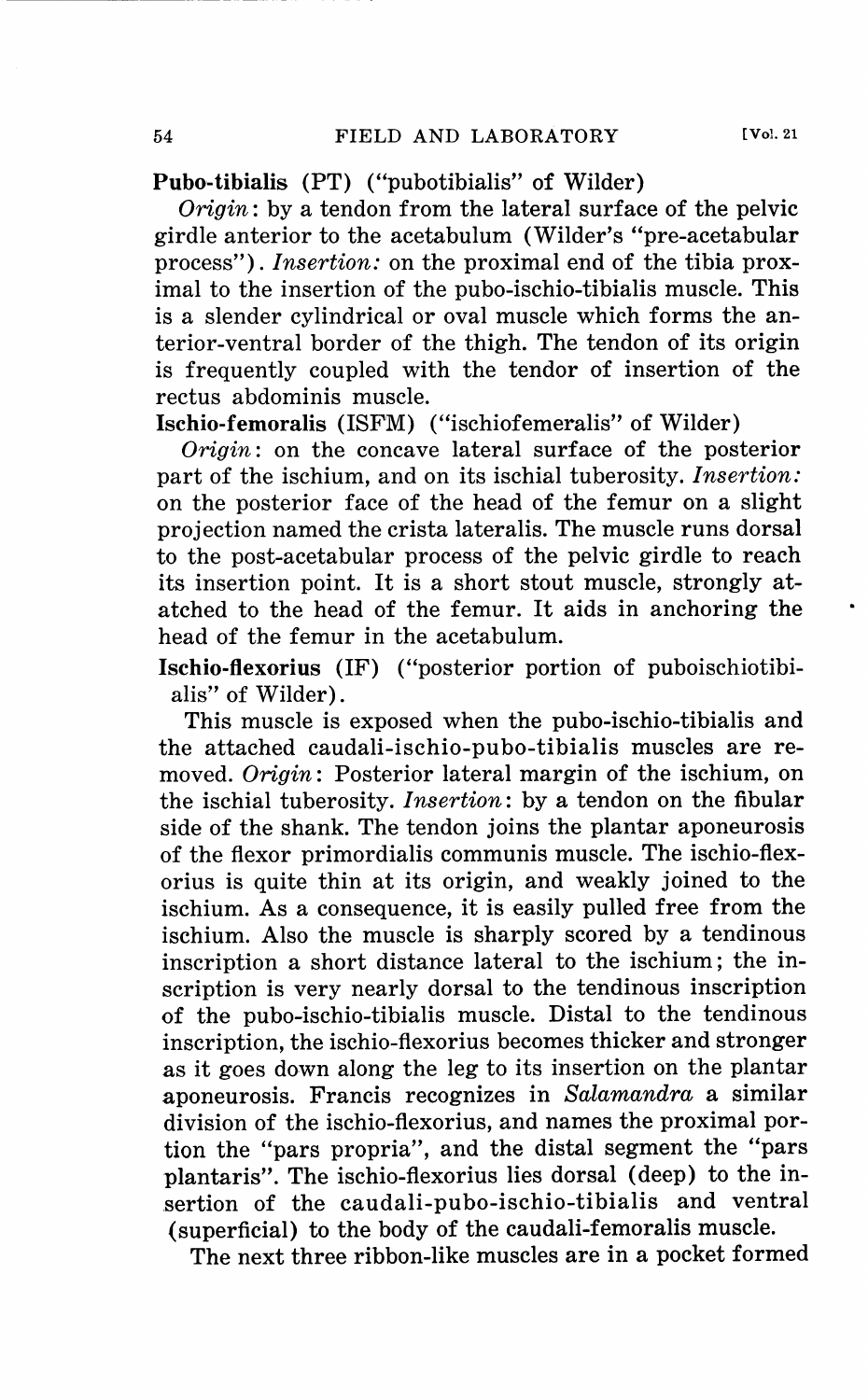by the ventral mass of the trunk muscles. The pocket is divided into right and left sides by the cloaca. All three pairs of muscles may be hidden by the enlarged cloacal glands, which must be removed to expose them. The three muscles are evidently derived by modification of the ventral caudal myotomes, as stated by Wilder.

**Caudali-pubo-ischio-tibialis** (CPIT) "caudalipuboischiotibi- alis" of Wilder).

*Origin:* ventral to, but with the caudali-femoralis, from the sides of the haemapophyses of the first one, two or three caudal vertebrae that have haemal arches (usually the fourth, fifth, and sixth caudal vertebrae). Since the haemal arches slant caudo-ventrad, the origin of the caudali-puboischio-tibialis and caudali-femoralis muscles appears as a. broad sheet extending over three vertebral segments. *Inser- tion:* by a flat tendon on the posterior surface of the pubo- ischio-tibialis slightly median to the tendinous inscription *(not* on the tendinous inscription as described by Wilder). The caudali-pubo-ischio-tibialis muscle is lateral to the, ischio-caudalis, and ventral to the caudali-femoralis muscle. (Caudali-ischio-pubo-femoralis muscle should be called "caudali-ischio-tibialis", because in *Necturus* the puboischio-tibialis muscle is, strictly speaking, an ischio-tibial only, since it lacks any point of attachment on the pubic; portion of the pelvic girdle.)

**Caudali-femoralis** (CF) ("caudalifemeralis" of Wilder).

*Origin:* dorsal to, but with the caudali-pubo-ischio-tibialis, as described above. *Insertion:* runs dorsal (deep) to the caudali-pubo-ischio-tibialis to insert on the crista ventralis (Wilder) ("external trochanter" of Francis) of the femur by a strong tendon. In its course it passes dorsal to the ischio-flexorius, which thus lies between the caudali-femoralis and the caudali-pubo-ischio-tibialis muscle. This is the strongest of the three "caudali-" muscles.

**Ischio-caudalis** (IC) ("ischiocaudalis" of Wilder).

*Origin:* first or second haemal spine (usually on fourth or fifth caudal vertebra). The origins of this and the two preceding muscles are sometimes impossible of separation. *Insertion:* on the posterior margin of the ischium at the ischial tuberosity.

It is evident that the origins and insertions for the pre-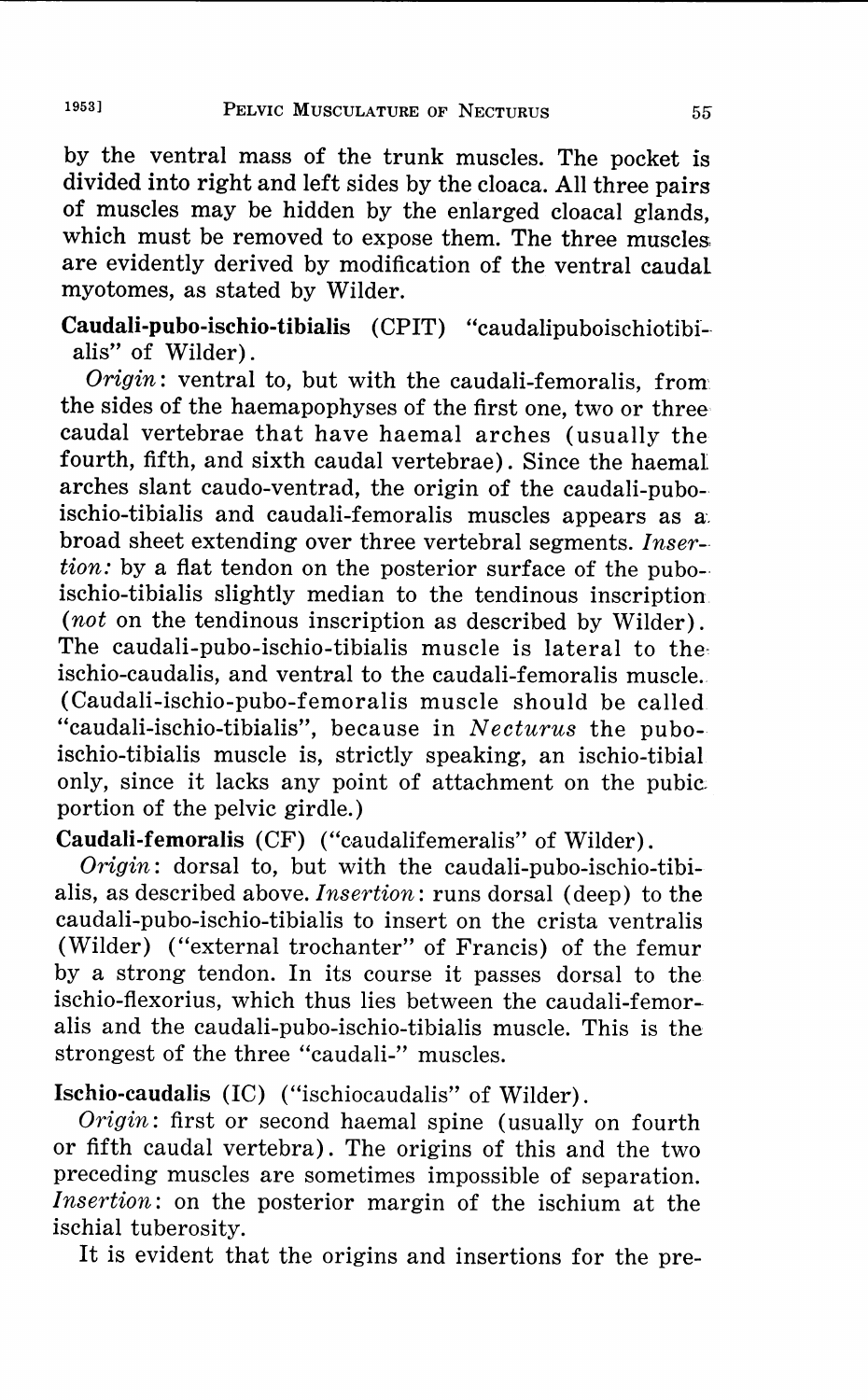ceding three muscles are listed according to the usual scheme in which the end attached to the axial skeleton is designated as *origin,* with the *insertion* on the appendicular skeleton. Functionally, the origin and insertions may be reversible. When the pelvic girdle is held rigid, contraction of these three muscles will move the pelvic girdle and appendage. On occasion both ends may move, since *N ecturus* in walking swings its tail and moves its legs in such fashion that the left leg moves backward as the tail swings to the left, etc. Furthermore, the ischio-caudalis, the weakest of the three muscles considered here, may not be for locomotion at all. It may be used solely for compressing the cloacal glands. 'These glands lie between the two ischio-caudal muscles, and are to a small degree separated into dorsal and ventral portions by the position of these muscles. For *Salamandra,*  Francis says that the ischio-caudal muscle together with the caudali-ischio-pubo-tibialis muscle "must have a special function in the male by compressing the glandular tissue around the cloaca. It is probably for this reason that the tail is strongly flexed during copulation". [In *Necturus,*  copulation does not take place.] Whether strong flexion of the tail, with resultant pressure on the cloacal glands, is necessary for the manipulation of spermatophores in *Necturus* has not yet been reported.

**Pubo-ischio-fernoralis internus** (PIFI) ("anterior portion of puboischiofemeralis internus" of Wilder).

*Origin:* along the dorsal (upper) surface of the anterior three-fifths of the pelvic girdle. Its origin extends from the front end of the girdle posteriad to a point between the iliac processes, originating in part from the anterior half of the pubo-ischiadic fossa. *Insertion:* along most of the anterior face of the femur. This is a broad muscle, the most powerful of the dorsal surface of the pelvic girdle and limb. It is broad at it origin, but becomes narrower as it runs along the anterior surface of the femur. However, its insertion on the femur is about as extended as its origin on the pelvic girdle. In its course the muscle curves up over the edge of the pelvic girdle and the pre-acetabular process to reach the femur.

**llio-fernoralis** (ILFM) ("posterior portion of puboischiofemeralis internus" of Wilder).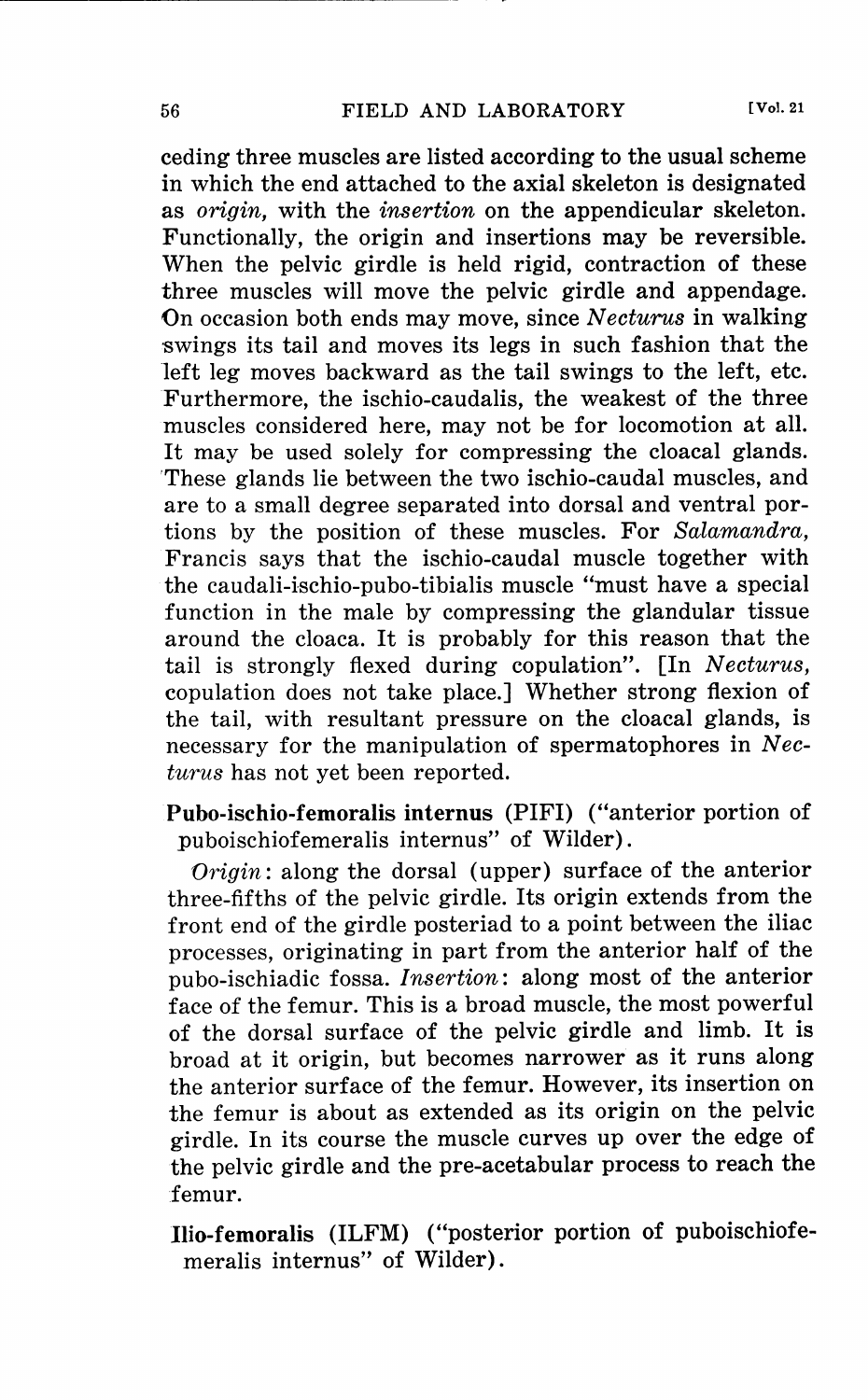*Origin:* side and bottom of the puboischiadic fossa beneath (ventral to) the fibers of the pubo-ischio-femoralis internus muscle. *Insertion:* on the posterior face of the femur, slightly distal to the crista ventralis. The fibers of this muscle begin at nearly right angles to the fibers of the pubo-ischio-femoralis internus and in their course rise up over the postacetabular process and curve around behind the ilium dorsal to the ischio-femoralis muscle, to their strong insertion on the femur. Nowhere do the fibers of this muscle and the pubo-ischio-femoralis internus muscle "blend into an inseparable mask" as described by Wilder. The insertion of the ilio-femoralis is on the femur posterior to the insertion of the pubo-ischio-femoralis internus. The muscles are discrete throughout their courses. They have different innervations. Their separate origins, insertions, functions and innervations seem sufficient reason for separating the two muscles in name. Francis describes the origin of the ilio-femoralis in *Salamandra* on the postero-lateral face of the ilium and to some extent on the inner face of the ischium. In *Necturus,* the origin is on the inner face of the ischium; seldom do any fibers originate on the ilium. "Ischio-femoralis" would therefore be a better name in *Necturus*; but since that name is already used for another muscle, the name ilio-femoralis is retained.

## **Pubo-femoralis.**

Francis describes this muscle in *Salamandra* as arising from the antero-ventral surface of the pubo-ischium, anterior to the pubo-ischio-femoralis externus, and inserting along the ventral face of the femur. This muscle is not present in *Necturus.* 

### **Pubo-extensorius.**

This muscle is described by Francis in *Salamandra* as a component of the pubo-ischio-femoralis internus. It is said to originate along the antero-dorsal edge of the pubis, to pass lateral along the antero-dorsal aspect of the thigh to a tendinous insertion on the capsule of the knee. Francis says that though it is closely associated with the pubo-ischiofemoralis internus proximally, it still retains a separate insertion on the knee, and that the muscles can be readily separated, beginning at the knee. The same general description is apt for *Necturus.* An anterior portion of the pubo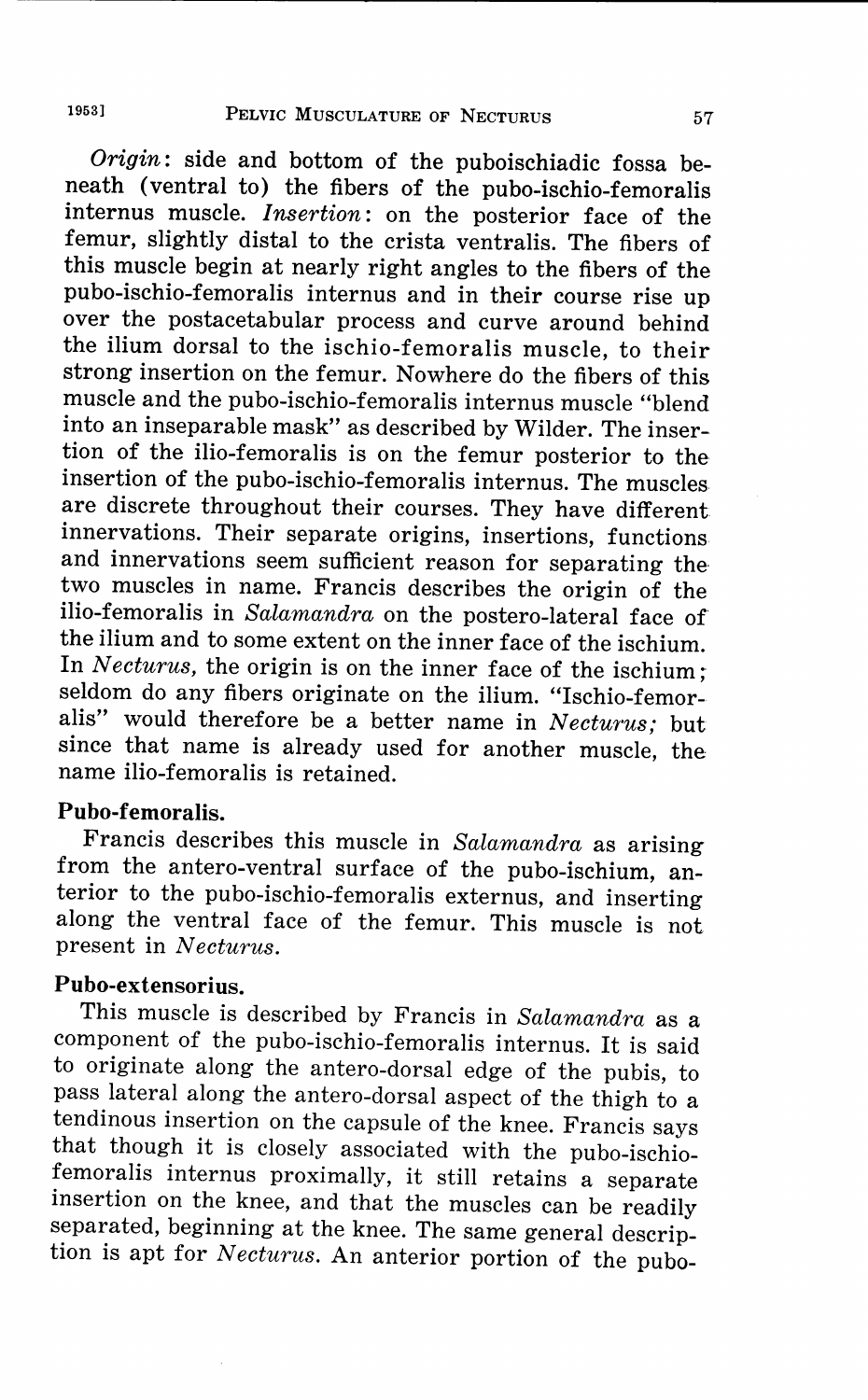the knee; but proximally no separation can be recognized, and splitting of the muscle becomes most arbitrary. Moreover, I have not yet found separate innervations for the two portions named here. Francis quotes Low as saying that this muscle (pubo-extensorius) is more distinct in the larva. The absence of the pubo-extensorius in *Necturus* may be additional evidence of the "specialized-larval" state of the animal.

**Extensor ilio-tibialis** (EILT) ("iliotibialis" and "ilioextensorius" of Wilder).

*Origin:* antero-lateral surface of the ilium. *Insertion:* by a wide tendinous aponeurosis which covers the knee, forming part of the knee capsule; it extends to the proximal end of the tibia. The extensor ilio-tibialis is of nearly uniform width from its origin to its insertion, but in thickness is wedge-shaped, being thickest at its origin.

The extensor ilio-tibialis is of variable appearance. Usually it is superficially divided into two parallel muscles by a deep groove; sometimes it shows no such division. Even when the belly of the muscle is superficially divided, there is a common origin on the ilium, and both divisions end in the common aponeurosis at the knee. Both slips are innervated by the same nerve.

Wilder recognizes two divisions in this muscle. He used the name "iliotibialis" for the anterior division, and the name "ilioextensorius" for the posterior division. Appleton ,;(1928) in one place uses Wilder's terminology, but in another uses the names "pars anterior" (EILT') and "pars posterior" (EILT"). Because of the common innervation, I think the names "pars anterior" and "pars posterior" are appropriate.

**Ilio-fibularis** (ILF) ("iliofibularis" of Wilder).

*Origin:* by a slender tendon from the outer surface of the ilium, posterior to the extensor ilio-tibialis. *Insertion:*  on the proximal end (epiphysis) of the fibula, posterior surface. This muscle is relatively slender, fusiform, and is of slightly larger diameter distally than proximally. It lies parallel with and posterior to the extensor ilio-tibialis muscle.